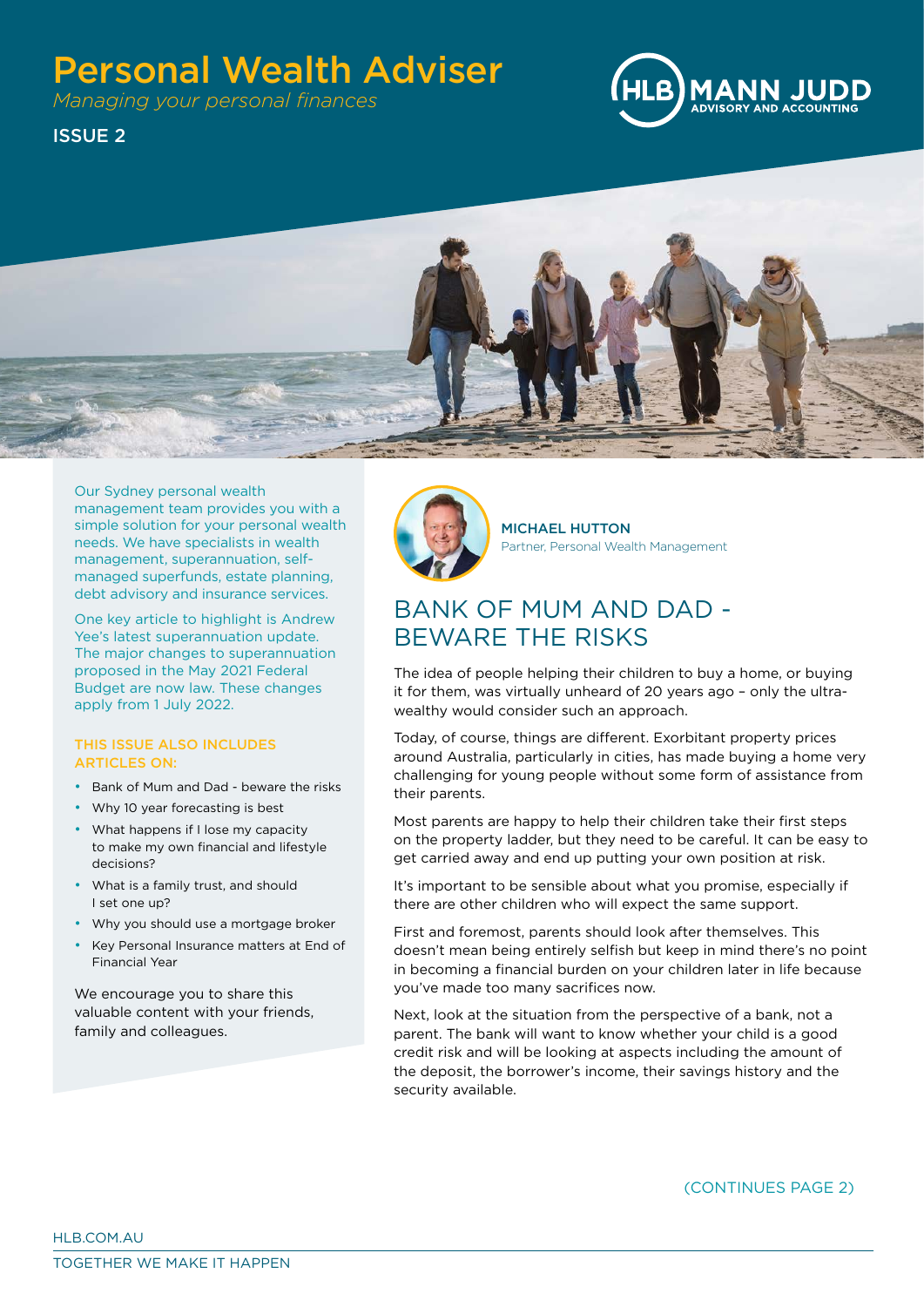### PERSONAL WEALTH MANAGEMENT



Each of these areas need to be considered. For example, banks like to see a deposit of at least 20 per cent of the value of the property. This will also avoid incurring the cost of lenders mortgage insurance, which can be thousands of dollars.

So, one way for parents to assist is by supplementing any savings to get them over the 20 per cent threshold. If this is the path chosen, parents must keep in mind that a gift is a gift, and there is no recourse and no asset protection.

Other assistance options could include providing free board to help children build their savings.

Another option is for parents to extend a loan to their children to minimise the amount required from the bank or cover the cost of stamp duty. This loan can be on relatively generous terms if desired – such as low or no interest, and extinguishable upon the parents' death. But the terms must be agreed and documented.



Next is the savings history. Borrowers must show a capacity to save based on income levels and costs of living, and parents can help by encouraging children to save and show they are a good credit risk.

This could include setting up a monthly savings regime (where money is automatically transferred into a dedicated savings account or an investment portfolio) as a way to show a disciplined and responsible approach to finances.

Security is another area where parents can assist, but it carries some risk. If children still can't get over the line with a deposit, parents can assist by offering their house as extra security.

They can also assist with the lack of regular income by becoming a part-owner on the contract and a party to the loan, thereby enabling their income to be taken into account.

These are both risky propositions and parents should carefully consider whether to get involved to this extent.

It can be messy, lead to equalisation issues with other children and have adverse tax consequences. In particular, being responsible for the debt of others tends to be perilous.

Parents shouldn't feel under obligation to help their children buy a property – and certainly not to the extent of putting their own financial future at risk.

There's a view that paying rent is 'dead money', but this isn't necessarily true. Paying rent while not being shackled to a mortgage and associated interest and property costs may be a sensible medium-term financial land lifestyle strategy.

People should also be careful of the approach of children buying where they can afford renting the property out, and then renting where they want to live. They are then earning taxable rent and are subject to capital gains tax while paying rent that is not taxdeductible. It's better to pay rent for a while, and save more, so they can buy somewhere they will live

*Michael Hutton has a monthly opinion piece in the Australian Financial Review. This article first appeared as part of this series on 1 March 2021.*

*Michael Hutton is a director of HLB Mann Judd Wealth Management (NSW) Pty Ltd (AFSL 526052) ABN 65 106 772 696*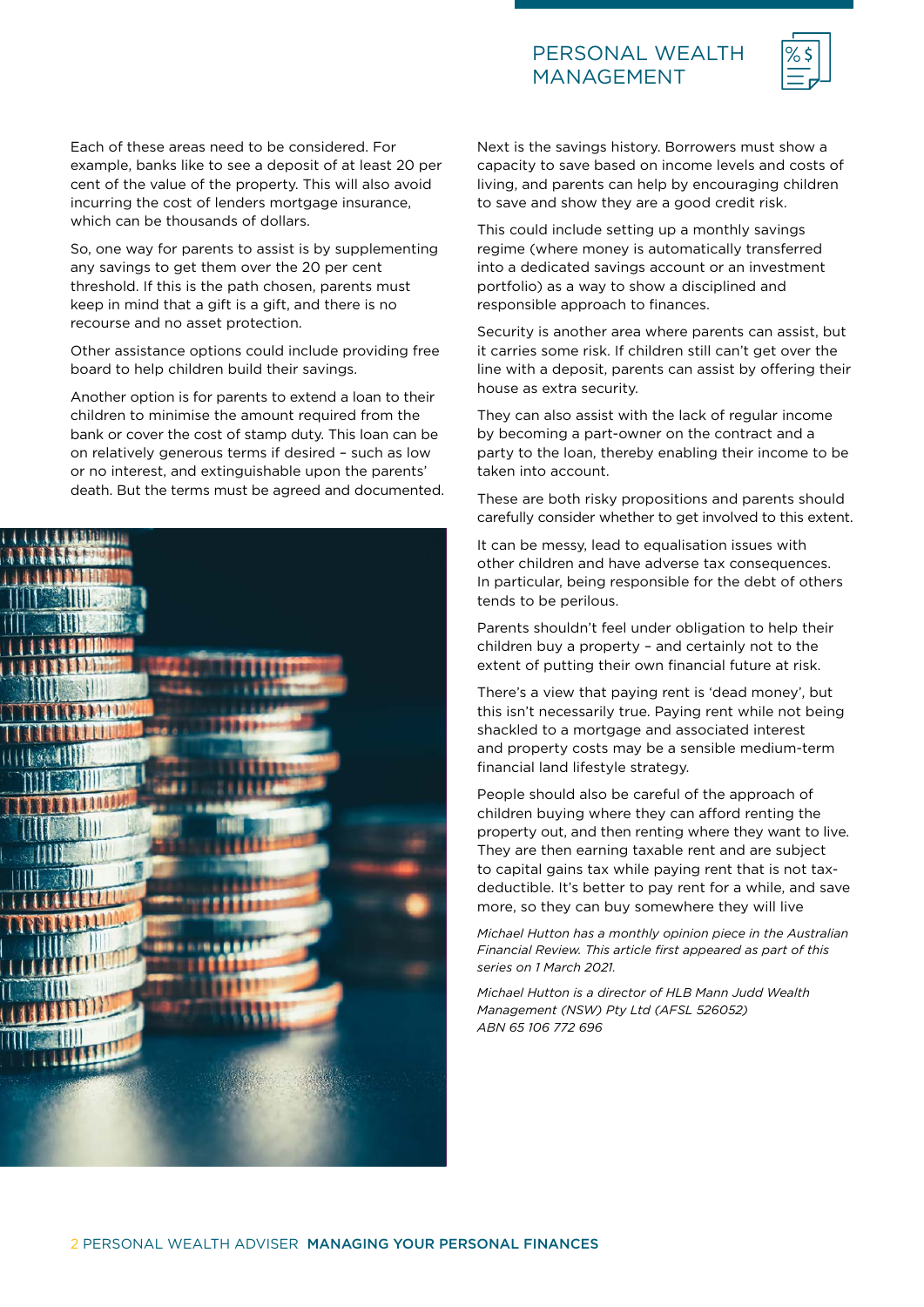





JONATHAN PHILPOT Partner, Personal Wealth Management

# WHY 10 YEAR FORECASTING IS BEST

I have been asked many times for my predictions on the share market over the next week/month/ six months and one year. Early in my career I would discuss whatever was in the investment headlines recently and then extrapolate that over the asked time period. I was frequently wrong and probably below the 50% strike rate. These days I learnt have not to provide an answer, with the honest reply of 'I don't know, and your guess will probably be better than mine'.

I do not recall over my 20 years of advising, anyone asking me for my investment prediction for the next two, three, five or ten years.

While I would still be very cautious with two and three year predictions, I feel much more comfortable providing a share market outlook for the next five and ten year periods.

This is because the volatility of share markets smooth over time, the range of likely outcomes narrows with each year. Investment returns will reflect the income you receive, the growth of that income and the purchase price today. Is the purchase price today cheap or expensive? If cheap your future returns will be greater, if expensive your future returns will be lower.

It is surprising to some just how accurate you can forecast share returns for the next 10 years, but when considered the process makes a lot of sense and it is not rocket science.

Perhaps the more important question is not the expected share market return for the next six or twelve months (I also don't recall anyone predicting after the initial COVID outbreak in March 2020 that the Australian share market would rise 37% over the next 12 months), but how long do I wish to invest for?

If the answer to this, is only a short period, say if you are saving for a home deposit over the next couple of years. Then the share market is not the place to be investing for this short a period. The uncertainty of the return, if X, Y, Z was to occur, is too risky, a negative return is a real possibility. Unfortunately investing in a secure, fixed interest type of investment that we know will only provide a small return is the only real option.

However, many investors are actually long term investors. Indeed most people will invest for the rest of their lifeand then wish to leave a legacy for children and grandchildren – this is a long time! Therefore not worrying about whether now is the right time to invest or not, but looking at the expected returns for the next 10 years for each different asset class makes far more sense when building an investment portfolio and making the very important asset allocation decisions.

This may sound like I am recommending you purchase shares, put them in your bottom drawer and never look at them again. While this is not the worst strategy, it does ignore that share markets will move between being cheap and expensive. You do need to make decisions at least every couple of years when deciding upon your asset allocation.

The good news is that when considering 10 year forecast returns, you are able to make gradual changes to your asset allocation, typically over a number of years. The share market will not become expensive overnight. This will stop the emotion charged decisions we tend to want to make after a crisis occurs and result in a better investment outcome.

*Jonathan Philpot is a director of HLB Mann Judd Wealth Management (NSW) Pty Ltd (AFSL 526052) ABN 65 106 772 696* 

*Information based on historical performance is often not a reliable indicator of future performance. You should not rely solely on this material to make investment decisions.*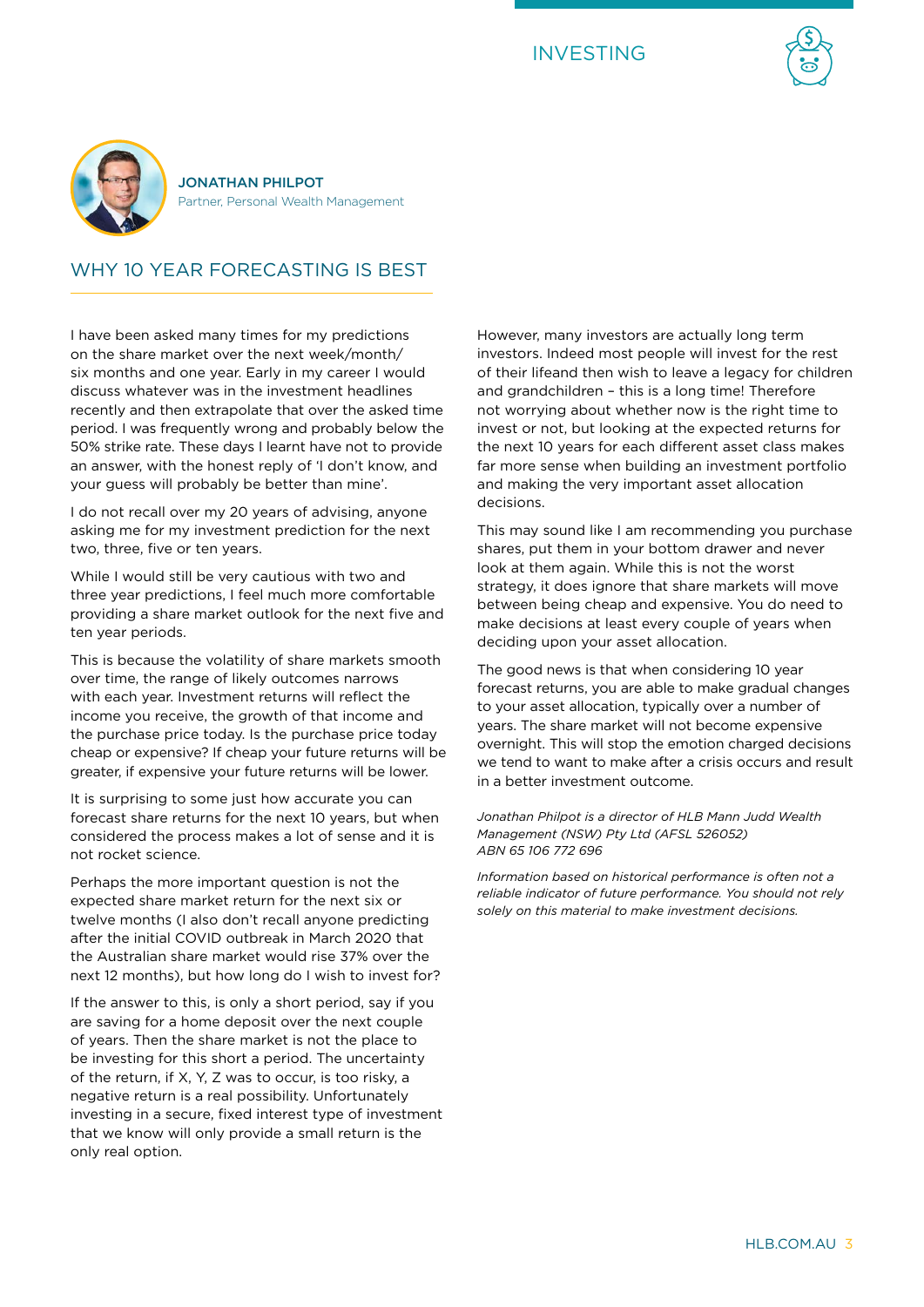



ROBERT MONAHAN Director, Estate Services

## WHAT HAPPENS IF I LOSE MY CAPACITY TO MAKE MY OWN FINANCIAL AND LIFESTYLE DECISIONS?

We all hope to live long and healthy lives, with the mental capacity to make our own financial and lifestyle decisions. However, not everyone is blessed with lifelong capacity. The purpose of this article is to explain the consequences which can arise if you lose your capacity.

In relation to financial matters, many people wrongly believe that if they lose their capacity to make financial decisions, then their husband, wife or partner can step in to make financial decisions and effectively manage the situation. That is not correct. The fact that you are in a relationship with a person, or own property jointly with a person, does not give them the automatic power to make financial decisions for you. If your spouse (or other family member) wants to make financial decisions for you, they need to apply for a Financial Management Order which involves an application to the Guardianship Division of the NSW Civil & Administrative Tribunal (NCAT). In many cases the financial management order then comes under the supervision of the NSW Trustee & Guardian (formerly known as the Public Trustee). Whilst the Trustee & Guardian provides a good service, many clients express their concerns about the involvement of the so-called 'big brother'.

An application to NCAT for a Financial Management Order can be daunting for a family where a loved one has suddenly lost their capacity, such as due to a sudden stroke or other illness.

At HLB Mann Judd, we encourage our clients to put in place an Enduring Power of Attorney (EPOA) whereby the client appoints the substitute decision maker (called 'an attorney'. Note that the EPOA attorney is different to an American Lawyer which is also called an Attorney). If a client has an EPOA in place, then in the event of incapacity there is no need to make any application to NCAT. The person or persons appointed by the client in the EPOA automatically has the power to make financial decisions and carry out financial transactions for the incapacitated person.

We find that many clients who are married or in relationships will appoint each other. However, it is also important to appoint one or more substitutes. An EPOA simply appointing each other is useless if both clients are in an accident together. The substitute(s) can be one or more trusted people such as adult children or other family members or friends.

An EPOA is essential for clients who have their own Self-Managed Super Fund (SMSF). The SMSF regulations require that members of the SMSF are either trustees of the fund, or directors of a company acting as the trustee. If a fund member is incapacitated, the member cannot be a trustee or a Director of a company. If that occurs, the SMSF becomes 'non-complying' which means it loses the tax concessions given by the super regulations. The Tax Office will allow the SMSF to retain its tax concessions if the incapacitated member has in place an EPOA and the attorney then takes the place of the incapacitated member.

A huge advantage of having in place an EPOA is that *you* decide who makes financial decisions in the event of your incapacity, instead of the decision being made by people unknown to you at NCAT or the NSW Trustee & Guardian.

It is important to understand that in NSW your financial attorney appointed via an EPOA cannot make health, medical or lifestyle decisions for you. That is done by a separate appointment called an 'Appointment of Enduring Guardian'. The Enduring Guardian can be the same person or persons appointed as financial attorney or can be a different person or persons. We encourage clients to consider appointing both a financial attorney and an enduring guardian.

If you would like more information, feel free to speak with your HLB advisor who can then refer you to a HLB Estate Services (NSW) Lawyer.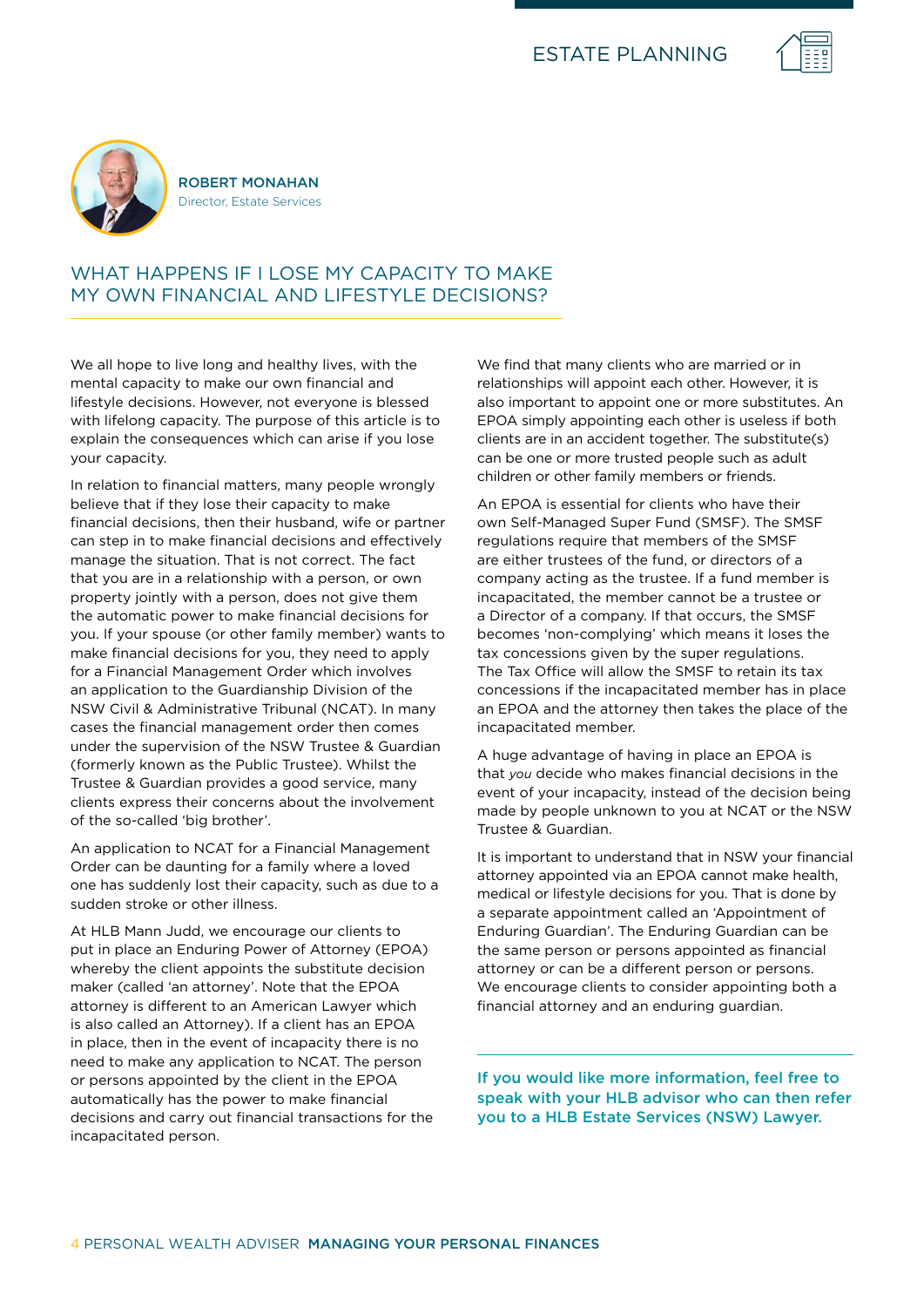TAX





PETER BEMBRICK Partner, Tax Consulting

# WHAT IS A FAMILY TRUST, AND SHOULD I SET ONE UP?

In Australia, trusts are routinely used as an investment or trading vehicle. There are several different types of trust structures available, but the most commonly used is a discretionary trust such as a family trust. What are the legal and tax considerations when setting up a family trust?

#### **Who is a trustee?**

A trustee is a person or company responsible for managing a trust's affairs. The trustee is also responsible for fulfilling the trust's tax obligations, such as lodging an annual tax return for it, because while a trust is not a legal entity like a person or company, it does need to be registered in the tax system.

When carrying out their responsibilities, a trustee is bound by the deed of the trust, as well as the relevant Australian tax legislation. These obligations can include distributing the net income or profit of the trust among the eligible beneficiaries at the end of each financial year.

#### **What are some potential benefits of a family trust?**

Trusts are a popular choice for families and their advisers because they inherently provide asset protection, allow income to be distributed flexibly in line with the family's wishes and enjoy a range of tax concessions.

#### **Asset protection**

Because the beneficiaries of a family trust don't own any of the assets sitting in the trust, these assets can potentially remain relatively safe even if, for example, a beneficiary becomes bankrupt or owes money to someone under a court order.

However, to achieve the maximum level of asset protection, the trustee must also consider any debts the trust owes to members of the family. For example, a common situation occurs when a mum and dad lend money to their family trust so the trustee can use it to make investments, with the money being recorded as a liability of the trust. In this case, creditors of the mum and dad may still be able to access the assets in the trust in a debt recovery procedure.

#### **Income distribution flexibility**

A trust usually has a broad class of beneficiaries which can be found in the trust deed. In any given income year, by making splitting the trust income amongst several eligible adult beneficiaries, the family group can potentially result in an overall tax savings as opposed to all income being distributed to a beneficiary with a high marginal tax rate.

#### **Tax concessions**

A family making an investment using a trust structure can access the 50% capital gains tax concession, as such, this remains a big incentive for family when choosing an investment structure to pass down wealth to the next generation.

#### **Does a family trust or trustee need to pay tax on its income?**

A trust is often seen as a flow-through entity, meaning trust income is usually taxed in the hands of beneficiaries who have a present entitlement to it.

There are several situations where a trustee may be liable to pay tax on trust income, however, including:

- Non-resident beneficiary: when a portion of the trust income is distributed to a beneficiary who is not an Australian resident for tax purposes, the trustee must pay tax on behalf of the non-resident beneficiary.
- Minor beneficiary: the trustee must pay tax on behalf of beneficiaries who are under 18 years old as at 30 June of the relevant financial year. Where the distribution to a minor is greater than \$1,308 the top marginal tax rate of 45% is imposed on that portion of the trust income. The high tax rate is designed to deter families from making trust distributions to minors.

Undistributed trust income: if the trust income is not fully distributed to beneficiaries, either by choice or inadvertently, the trustee would have to pay tax on the income retained in the trust, also at the top marginal rate of 45%.

#### **Key takeaways**

Trust taxation is a complex area. Over the years, various governments have introduced more tax legislation to tighten the tax-effectiveness of the trust structure, and there will likely be further reform in the future.

While a trust structure still has many benefits, it's a complicated arrangement. Trustees should consult the trust deed and consider seeking professional legal and tax advice in order to properly discharge their responsibilities.

If you would like further information on setting up a family trust, feel free to speak with your HLB advisor.

*(This article was co-authored by Helena Yuan – Manager Tax Consulting)*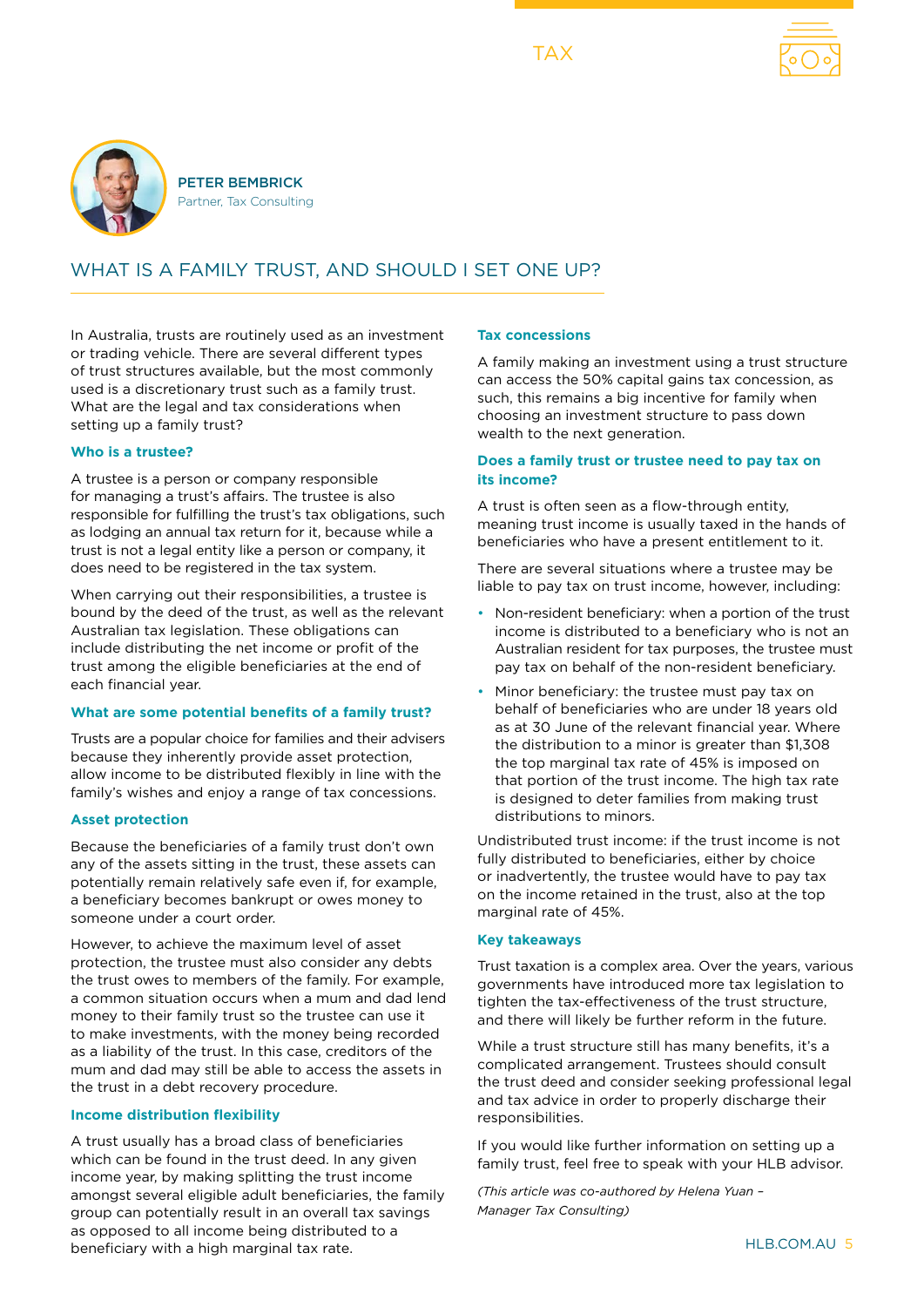



BETTY PRESHAW Director, HLB Debt Advisory

# WHY YOU SHOULD USE A MORTGAGE BROKER

#### **Two in three home loans are originated by a mortgage broker in Australia.**

What's causing this mortgage broker revolution? Is it a distrust in dealing directly with the lender? Or are Borrowers finding it increasingly difficult to navigate the thousands of loan options available?

Mortgage brokers do all the hard work for time poor borrowers. They will research the market and find the right home loan at the most competitive price to suit each Borrower's unique circumstance.

The entire application process is managed by the mortgage broker. A mortgage broker can also assist borrowers with the planning of a property purchase. Whether the borrower is a first home buyer or a property investor, a mortgage broker equips borrowers with the right tools, plan and product structure to meet the borrower's property purchasing goals.

A mortgage broker has direct access to all lender credit policies. Credit policies though governed by the National Consumer Credit Protection Act 2009 (NCCP) do differ across all lenders. With regulation and policies constantly changing, it is understandably why borrowers are increasingly turning to a mortgage broker for advice.

A good example of this is a self-employed borrower and how the lender treats their financial statements. Every lender has their own method of calculating

income and therefore capacity to borrow. This has a tremendous impact on borrowing power, which could in turn impact the borrower's choice of property.

Sadly, many borrowers don't realise how much they could be saving if they reviewed their home loan regularly. In many cases savings are in the thousands and could pay for a holiday! A mortgage broker will continue to work for the borrower even after the loan has settled. Reviewing a borrower's home loan interest rate, after the first two years from settlement is fundamentally important to avoid any creep in interest rates, particularly variable rate loans.

Mortgage brokers work for their clients and are not aligned to any lender. Many mortgage brokers are industry professionals that have come out of front-line sales roles for the lender groups. They have the backoffice lender knowledge but as a mortgage broker are aligned to maximising the borrower's household cash flow and not the lenders.

Unbelievably, most mortgage brokers run this service at no cost to the borrower. The lender will remunerate the mortgage broker on settlement of the loan.

All of this can be free to the borrower, it's no wonder two in three home loans are originated by mortgage brokers today, and this number is growing!

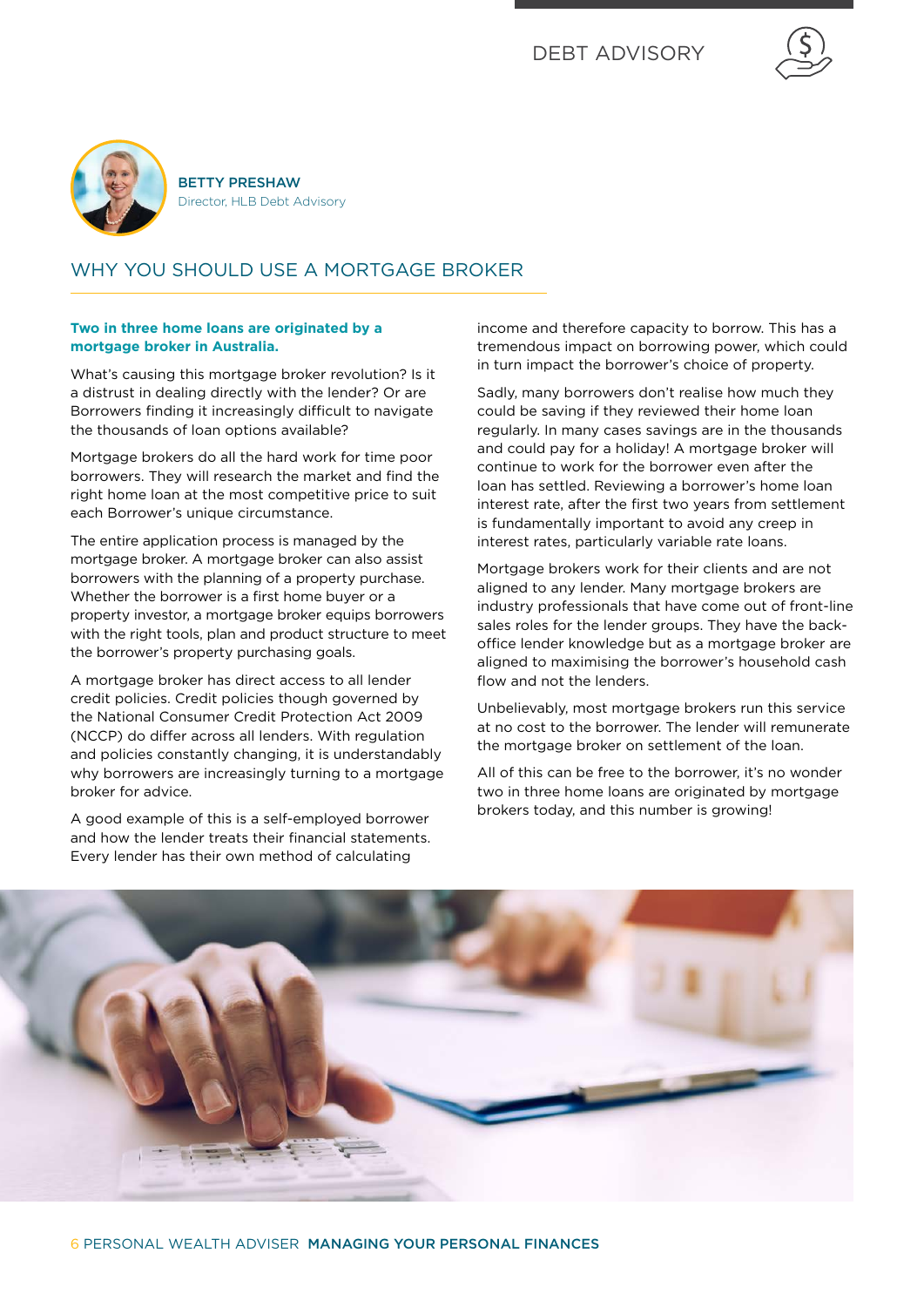



# MAJOR CHANGES TO SUPERANNUATION ARE NOW LAW

The major changes to superannuation proposed in the May 2021 Federal Budget are now law. These changes to apply from 1 July 2022, are as follows:

- **1.** Removal of the work test for those aged 67 to 74
- **2.** Extending the access to the 3 year bring-forward non-concessional contribution rule
- **3.** Reducing the downsizer contribution age from 65 to 60
- **4.** Increasing the release amount under First Home Super Saver (FHSS) Scheme to \$50,000
- **5.** Abolishing the \$450 monthly income threshold for Superannuation Guarantee (SG) purposes.

#### **Removal of the contributions work test**

Under the new rules, a person from age 67 to 74 no longer needs to meet a work test to make voluntary (non-concessional, or after tax and salary sacrifice) superannuation contributions.

However, if a person age 67 to 74 wishes to claim a tax deduction for a voluntary personal superannuation contribution after 1 July 2022, they would still need to meet a work test.

#### **Extending access to the 3 year bring-forward nonconcessional contribution forward rule**

Those over age 67 and under age 75 will be able to access the 3 year bring forward non-concessional (after-tax) contribution rule, as long as a member is under age 75 on 1 July of the financial year the contribution is made, they are eligible to trigger the bring-forward rule, provided they do not breach their total superannuation balance cap which is currently \$1.7 million.

#### **Reducing the downsizer contribution age from 65 to 60**

The age in which a person is eligible to make a downsizer contribution to superannuation will be reduced from 65 to 60. The other tests that currently apply to making a downsizer contribution will still apply.

#### **Increasing the release amount under First Home Super Saver (FHSS) Scheme to \$50,000**

A person will be able to release up to \$50,000 (plus a deemed earnings) of eligible contributions under the First Home Super Saver (FHSS) Scheme to purchase their first home. The current maximum release amount is \$30,000 plus deemed earnings.

Abolishing the \$450 monthly income threshold for Superannuation Guarantee (SG) purposes

The current minimum superannuation guarantee (SG) threshold of \$450 per month will be abolished and employers will be required to pay SG to employees earning less than \$450 a month.

#### **Federal Budget of 2022-2023**

Note in the Federal Budget of 29 March 2022, there were no major changes to superannuation announced, except the temporary 50% reduction in minimum pension payments introduced as a result of the economic effects of Covid-19 will be extended to apply for the 2022-2023 year.

#### **DISCLAIMER**

HLB Mann Judd firms are part of HLB International, the global and advisory accounting network.

Liability limited by a scheme approved under Professional Standards Legislation.

All material contained in this presentation is written in general terms and should be seen as broad guidance only. No material should be accepted as authoritative advice and any person wishing to act upon the material should first seek considered professional advice that will take into account the specific facts and circumstances. No responsibility is accepted or assumed for any action taken by anyone in reliance on the information in this presentation.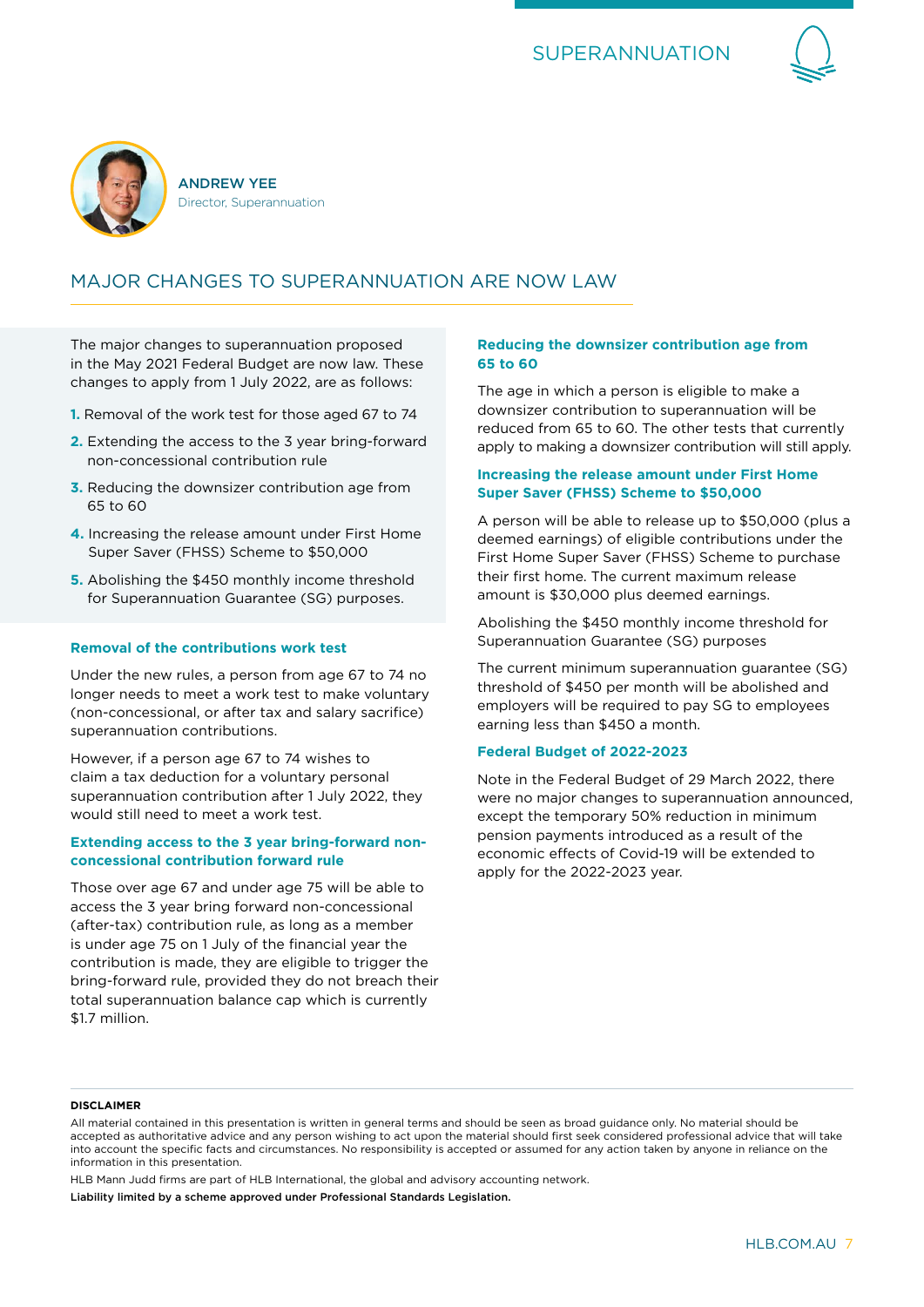

# KEY PERSONAL INSURANCE MATTERS AT END OF FINANCIAL YEAR

There are a range of important financial matters that arise at the end of financial year which are well covered in this publication, however, one area of your situation which is often neglected at this time of year is Personal Insurance – Life, TPD, Trauma & Income Protection. Here are some of the issues you should consider in the lead up to 30 June.

#### **1. Tax Effective Income Protection Structuring**

Income Protection is one of the more well known types of Personal Insurance, providing an ongoing monthly taxable benefit in the event of illness or injury to replace your income and ensure you can continue to meet your living expenses – food on the table, petrol in the car, debt repayments, school fees etc. while ideally avoiding the need to sell down assets to generate cash.

Structuring your Income Protection appropriately can sometimes be overlooked, as many people rely on cover held within their super fund to provide for some of their needs. However, if Income Protection is owned in your own name and the premiums paid from your after-tax cash flow, some or all of these premiums may be deductible in your personal Income Tax Return – potentially at a higher deduction rate than if owned solely through super.

That's because Income Protection premiums are tax deductible to the super fund owner at the super tax rate of 15%. Meanwhile, personally owned premiums can be deductible at your marginal tax rate, which depending on your tax bracket could be as much as 47.5% including Medicare levy.

#### **2. Tax Effective structuring of Life & TPD cover**

Life & TPD insurance can also be structured tax effectively depending on your situation. Life insurance provides a lump sum to your beneficiaries if you pass away, or to you if you are diagnosed with a terminal illness. Total & Permanent Disability provides you with a benefit if you suffer an illness or injury which prevents you from ever working again.

When owned within superannuation, both types of cover are generally tax deductible to the Fund – while personally owned and paid cover generally isn't. On an 'after-tax' basis this can result in a 15% net saving on premiums – however there are other issues to consider when making this decision, particularly who will be your beneficiary, and its important to seek financial advice on this matter before making any changes.

#### **3. Timing of Insurance Premiums from Super and Claiming a deduction for Personal Super Contributions**

An often misunderstood issue affecting insurance cover held within superannuation where a client is making personal super contributions they later intend to claim as a tax deduction is the timing of contributions, claiming the deduction, and completing a partial rollover of super to pay premiums.

It is important to get the timing right. When a partial rollover of super is made to pay Life, TPD or Income Protection premiums, a portion of the amount contributed during the financial year is included in that rollover. If the deduction for that contribution has not been notified to the sending super fund, then an "undeducted" amount is transferred, and this cannot later form part of the amount notified for the deduction.

Ensure you follow the rule of thumb;

- 1. Make the contribution;
- 2. Lodge the S290 notification;
- 3. Partial rollover for insurance premiums.

#### **4. Industry Fund Cover Renewal**

If you're like the majority of Australians, some or all of your insurance cover is held through an industry super fund. Most industry funds' insurance policies are due to renew on 1 July, and the majority of companies are adjusting their premiums again.

Once upon a time, the default cover in an industry fund was the 'cheap and cheerful' option for most people and provided useful automatic acceptance cover that allowed people to obtain cover where they may not be able to otherwise due to poor health. However, these policies have suffered from poor claims experiences and the insurers have been forced to pass these costs on in the form of higher premiums to members.

It can often pay to review your insurance ahead of the 1 July renewal to ensure you have cost-effective, appropriate cover in place to ensure your cover is right for you.